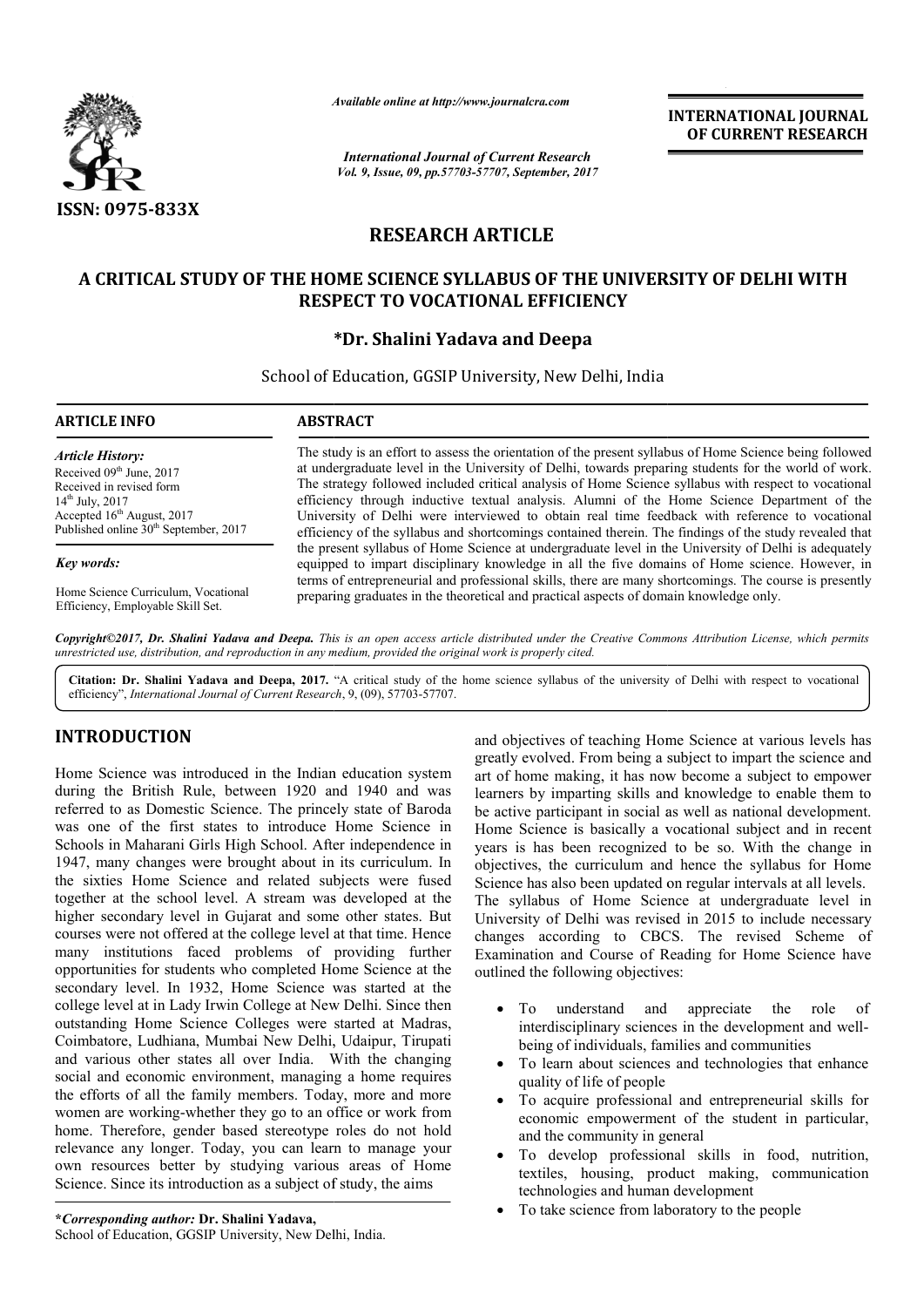### **Need and Rationale of the Study**

A student pursuing a particular course of study expects to achieve certain intellectual abilities, and skills in order to acquire certain knowledge, beliefs, and attitudes during and after the completion of the course may go for higher studies or take up a job which is related to the intellectual and other qualities developed in the previous course. In the whole process of teaching, learning and evaluation teachers, students, examiners, administrators and employers are guided by the document called 'syllabus'. Therefore, the syllabus should provide clear guidance and describe in detail the requirements of the course and specify the role of each person in the process viz., teaching, learning and evaluation. Syllabus is part of curriculum that reflects its orientation, vision and aims. Syllabus is a document which contains course content, evaluation methods; resources to use during the course, etc that are translated from the curriculum broadly.

The present study examines the revised Home Science syllabus being followed in the University of Delhi in the light of its following two objectives:

- To acquire professional and entrepreneurial skills for economic empowerment of the student in particular, and the community in general
- To develop professional skills in food, nutrition, textiles, housing, product making, communication technologies and human development

The study will help identify the deficiencies in the present course of Home Science at undergraduate level with regard to catering to development of professional and vocational skills

### **Review of related literature**

Bhagwat, N. and Singh, D. (2016) The present study conducted on Home-Science Extension Education Curriculum in SNDT-Shreemati Nathibai Damodar Thackersey Women's University is titled as "Appraisal of Home-Science Extension Education Curriculum: SWOT Analysis of SNDT University". The paper presents case study as SWOT analysis of the university's 'Extension Education' syllabus offered at degree and post graduate level. For the present study, syllabi offered at Undergraduate and Post Graduate degrees for specialization of 'Extension Education' in 11 different Universities and colleges throughout the country as well as with 'Proposed Syllabus of B.Sc. Home Science-Choice Based Credit System, UGC (2015)' were examined and compared with the UG and PG level syllabus of SNDT Women's University, Mumbai. A SWOT Analysis was done studying the strengths, weaknesses as well as the internal and external factors that are favourable and unfavourable and conclusions were drawn on the basis of those presumptions. Strengths, weaknesses, opportunities and threats for the syllabi of SNDTU has been elaborated in the article and on comparison with other selected syllabi, it was revealed in the study that the syllabi offered for 'Home-science Extension Education' at under-graduate and post- graduate level courses has more strengths and opportunities in relation to weaknesses and threats.

**Chatterjee (2015)**. Article, titled as "Home Science- Goes Way Beyond the Four Walls of Home" reported about the improvisations in the subject area of Home Science to be relevant in changing times. The report discusses the historical

background of the subject under the heading "Then and Now" and how it was sniggered at for being a subject that only dealt with domestic chores. It is reported in the article that as more women became career-oriented, experts revamped the program to reflect the changing times; "Earlier, a student was taught subjects like cooking and child care to help her integrate the family and community. Today the syllabus includes government schemes to aid her role in national development. No other discipline has reinvented itself as much as Home Science". An excerpt from reporter's interview with Prof Uma Joshi, President of the Home Science Association of India (HSAI), has been quoted stating that students are interested in various field of Home Science.

#### **Operational Definition of Key Terms**

- Critical Study: Analysis undertaken to analyse the strength and weaknesses of a given course area with respect to the laid down criteria..
- Home Science: A practical science, which makes the student to lead his/her family life successfully and solve social and economic problems**.**
- Vocational Efficiency: Worth of education manifested through skilled performance of a task pertaining to an occupation; indicates productivity through performance in paid or self employment

#### **Research Questions**

- Q1. What are the curricular provisions to develop vocational efficiency among Home Science graduates?
- Q2. What are the major factors that influence employers' perception towards Home Science graduates?
- Q3. What is the level of awareness of prospective candidates regarding employment opportunities for Home Science graduates?
- Q4. What are the present employment avenues in the five subcategories of Home Science?
- Q5. What is the perception of employers towards skill development of Home Science graduates in comparison to graduates in more specialized courses?
- Q6. How do employed Home Science graduates perceive their career growth?
- Q7. What are the recent curricular changes or developments in Home Science to cater to the vocational needs of students at undergraduate level?

#### **Objectives of the Study**

- To study the Home Science syllabus at undergraduate level
- To critically examine the Home Science syllabus at undergraduate level with respect to vocational efficiency
- To suggest ways to improve the existing Home Science syllabus at undergraduate level

#### **Research Design**

The present study lies in the realm of descriptive research. The study primarily included textual analysis of the Home Science syllabus of the University of Delhi at undergraduate level to scrutinize it with respect to the laid down objectives. The study employed analytic induction to analyze the material at hand.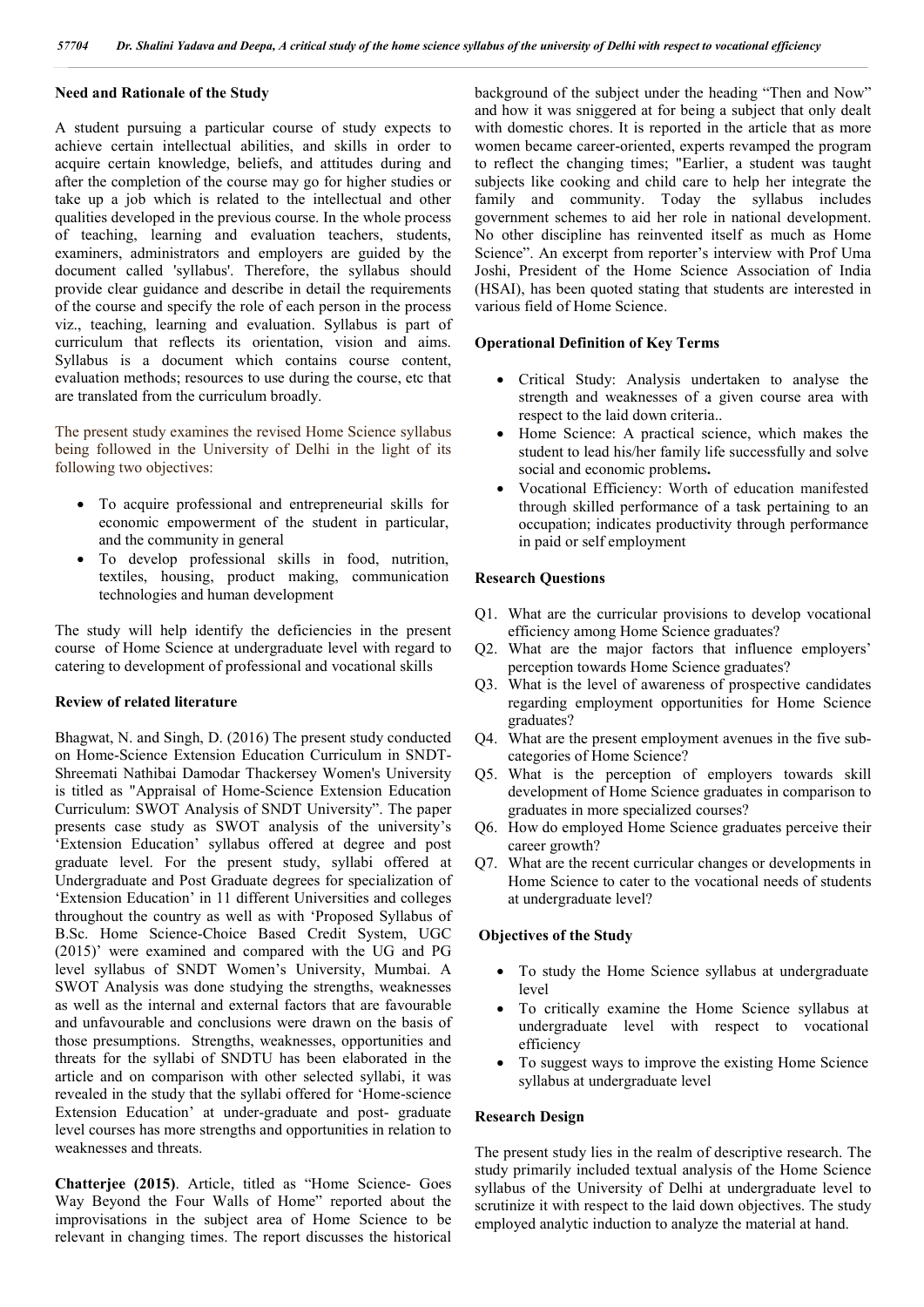### **Sample of the study**

| Sample                                                               | Size | Characteristic                                                                                                                                        | Technique                                                                                                                                                                                       |
|----------------------------------------------------------------------|------|-------------------------------------------------------------------------------------------------------------------------------------------------------|-------------------------------------------------------------------------------------------------------------------------------------------------------------------------------------------------|
| Alumni                                                               | 20   | sample<br>The<br>having<br>completed UG<br>program<br>2010-15<br>hetween<br>and<br>currently<br>vocationally<br>employed in areas of Home<br>Science. | <b>Purposive Sampling</b><br>Since the units<br>-of<br>samples<br>not<br>were<br>available at one place<br>or time, only available<br>and willing respondents<br>were selected for the<br>study |
| Scheme of<br>examination<br>and<br>course<br>of study at<br>UG level |      | Scheme of examination and<br>course of study of Home<br>Science at UG level for<br>B.Sc. (Hons). 2015.                                                | <b>Purposive Sampling</b><br>The document selected<br>fulfils the purpose as<br>specified<br>the<br>in<br>objective of the study.                                                               |

## **Delimitation of the Study**

The study was limited to views and experiences of Home Science graduates of educational institutes of University of Delhi.

## **Findings**

## **Findings of Critical Analysis of Syllabus for B.Sc. (Hons) Home Science**

- The detail of subjects under Ability Enhancement Compulsory Courses (AECC ) is not mentioned in the syllabus.
- The theory component in each course type has been given weightage over the practicum making the syllabus theory oriented..
- Course objectives and learning outcome statements are entirely missing from the syllabus. Topic statements are also ambiguous in the regard.
- The syllabus is deficient both in terms of assignments and learning outcomes.
- In first four semesters, students can opt for one GE per semester as per their interest and the skill enhancement courses and discipline specific subjects are offered afterwards. The arrangement reflects that effort has been made to lay equal emphasis on each course type but in the process, time allotted to DSE has been reduced comprising the idea of specialisation in one of the domains.
- The subjects under SEC, many are theory based and in subjects based on practicum, theory based topic statements are included.
- The subjects under GE in all five domains are detailed and adequately equipped to generate students' interest in the subject area intended but, subjects under SEC and DSE are not specialized in the same degree.
- The subjects under the four course types are mostly progressively aligned but in terms of topic to be covered, repetition is found. If attainment of higher level of learning within the area is the rationale, it is not evident.
- Elements for explicit professional development included are limited.
- The elements to indicate the method to acquire knowledge and skills by students are in built in most of the topic statements and in some subjects mentioned separately under "Learning Experiences", seem to fulfil the deficiency of course objectives but, in fact, these

reflect lack of planning and vision while formulating the syllabus.

- The inconsistency within the syllabus is highlighted by the fact that number of practical sessions for practicum has not been stated in majority of subjects despite carrying weightage of two credits. The same is true for some theory topic statements also.
- The topic statement also lack in appropriate descriptive verbs that lend themselves to assessment and evaluation. It seems that the syllabus only prescribes the topics and areas to be covered under each domain. This aspect is in direct opposition to syllabus' feature of being descriptive in nature.
- Percentage wise distribution lacks in the syllabus which creates ambiguity for students with respect to amount of time and effort to be put in different components.

Findings of the interview conducted on alumni members of Home Science Department, University of Delhi to examine their views on the syllabus they studied:

- 60% of the interviewees said that Home Science syllabus at Undergraduate level equips students with vocational skills that are transferable while 40% of the interviewees said the syllabus equips students with only vocational skills of sufficient range
- 80% of the interviewees were aware of the Choice Based Credit System and semester system being implemented at UG level, while 20% of interviewees were aware of changes with respect to course content in syllabus.
- 10% of the interviewees said that Home Science syllabus at Undergraduate level lets students come to know about the foundation skills or the employability skills required to successfully engage in vocational activities.
- 55% of the interviewees said that Home Science syllabus at Undergraduate level helps in holistic development of students' personality as it equips students with life skills as well as knowledge that is used in daily life at every stage of life
- 30% of the interviewees said that Home Science syllabus at UG level is adequately equipped to make students conversant in theoretical knowledge of each specialization and Home Science as whole.
- 5% of interviewees said that UG programme in subject area of Home Science enables students to gain employment or become entrepreneurs.
- Only 15% interviewees said that UG programme in Home Science at university of Delhi provides for employable graduates in specific areas related to Home Science.
- 35% and 40% of the interviewees respectively are of the opinion that UG programme in Home Science at university of Delhi provides for employable graduates with capability to deliver high order performance and simple graduates by equipping them with life skills and general competence as expected at graduate level.
- Only 10% of interviewees responded that the UG programme provides for future entrepreneurs to the industry.
- 20% of the interviewees said that they feel that the Home Science syllabus at UG level needs to made more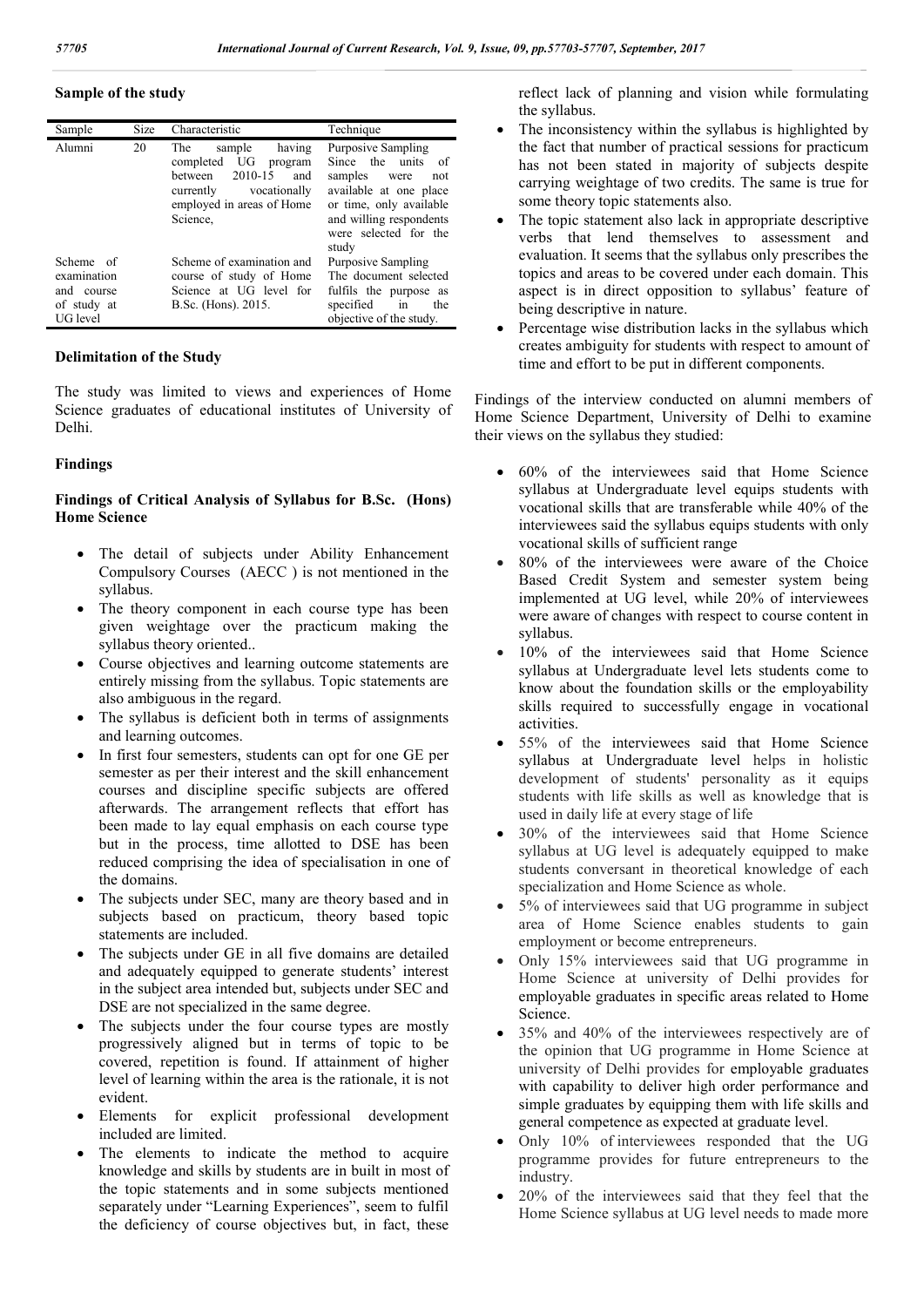relevant according to needs of students in vocational aspects.

- 20% of the interviewees said that the evaluation system, especially with regard to practical component should be achievement and learning based to shift the focus from file preparation to acquiring and mastery of the skills.
- 35% of the interviewees suggested that internships in specialization specific areas should be introduced as integral part of the programme.
- 25% of the interviewees suggested that course content of Home Science UG programme should be made specialised enabling students to gain in-depth knowledge in each area of specialization so as to increase their employability after graduation.
- 5% of respondents felt that they could not give their response on effectiveness course after changes were made as they were of aware of the changes or updates done in the in Home Science syllabus at undergraduate level. The other 35% of the interviewees said that components that are now irrelevant, are still part of syllabus as the course component during annual mode was only altered to fit in the semester mode and topics taught are more or less same.
- There is equal divide in the opinion of interviewees on efficiency of current evaluation system at undergraduate level to assess vocational skills acquired by students.
- 30% of the interviewees find alumni meets helpful as they are provided with a common platform to share ideas, experiences and develop contacts to upgrade their professional skills while 70% of the interviewees said that they hardly find alumni meets relevant as they are not focused on up gradation of professional skills of participants.
- All of the interviewees said that there is no provision for campus placements at the end of the undergraduate programme

### **Educational Implications**

The educational implications, based on the findings of the study are

- The detail of subjects under Ability Enhancement Compulsory Courses (AECC ) is not mentioned in the syllabus, rendering the subjects rudimentary.
- The deficiency of the syllabus in terms of absence of objectives and ambiguity of topic statements leads to confusion regarding what students actually need to learn or which skill to acquire and the mastery level to successfully complete the course of study. On part of teachers, developing plans for lectures or practicum becomes an unguided and directionless activity. It also renders the syllabus teacher oriented.
- The theory component in each course type has been given weightage over the practicum making the syllabus theory oriented. The practicum in each subject is more equipped in terms of professional skills and core competencies, but due to less weightage, it may be treated as secondary.
- Absence of objectives reflects lack of planning and awareness regarding the professional and entrepreneurial skills to be acquired as well as the level of learning intended to be achieved.
- Since the syllabus is deficient both in terms of assignments and learning outcomes. There is no scope for aligning assignments and presentation of students learning to specific course outcomes.
- Absence of course objectives in addition to ambiguity regarding assignments make the evaluation process examination based and centred on theoretical knowledge of subject whereas CBCS was designed to make course of study more learner centred. If students are not aware with respect to evaluation criteria, their performance and hence outcome of the course is affected seriously.
- The need to make informed choice on students' part becomes crucial as DSE are offered in last two semesters. It is essential that students' choice of subjects head in at least one major domain of Home Science. Guidelines regarding the choice of subjects from pool of each course type should be detailed in the syllabus.
- The domains for the scope of improvement in current Home Science syllabus at UG level with respect to entrepreneurial needs, include:
	- o Relevance of course content in each area of specialization of Home Science
	- o Orientation of the UG programme towards specific specialization Home Science
	- o Introduction of internships programs
	- o Shift of focus to learning and achievement based evaluation
- The Home Science syllabus at undergraduate level needs to be upgraded, besides the systemic changes, in accordance with the vocational needs of the students in order to fulfil its status of being a vocational area of study and to validate its aim to equip students with entrepreneurial skills. It is important to cater to vocational need of students as this course of study caters to female students, who in general in the Indian social context, are in acute need of vocational support in order to mainstream them as stakeholders in national development.
- The Home Science syllabus at UG level lacks in employability skills. Range of transferable vocational skills that make students enable students to gain employment or start their own business venture after UG program should be identified and catalogued on the basis of market demand through internship programmes.
- Alumni members are vital in providing pivotal perspective with regard to course curriculum being in accordance to recent market demands and the scope of improvement at elemental level. For this, scope of involving alumni members in revision of course content should be developed in order to utilize this section of stakeholder in the system as a resource.
- Assessment of vocational and practical skills is an important component in any vocational course of study. There is need to increase its credit part in the evaluation system and lay more emphasis on acquiring of skills rather than file work.
- Continuous up gradation of professional skills is the need of hour for individuals, especially for those getting employed after graduation in order to face competition